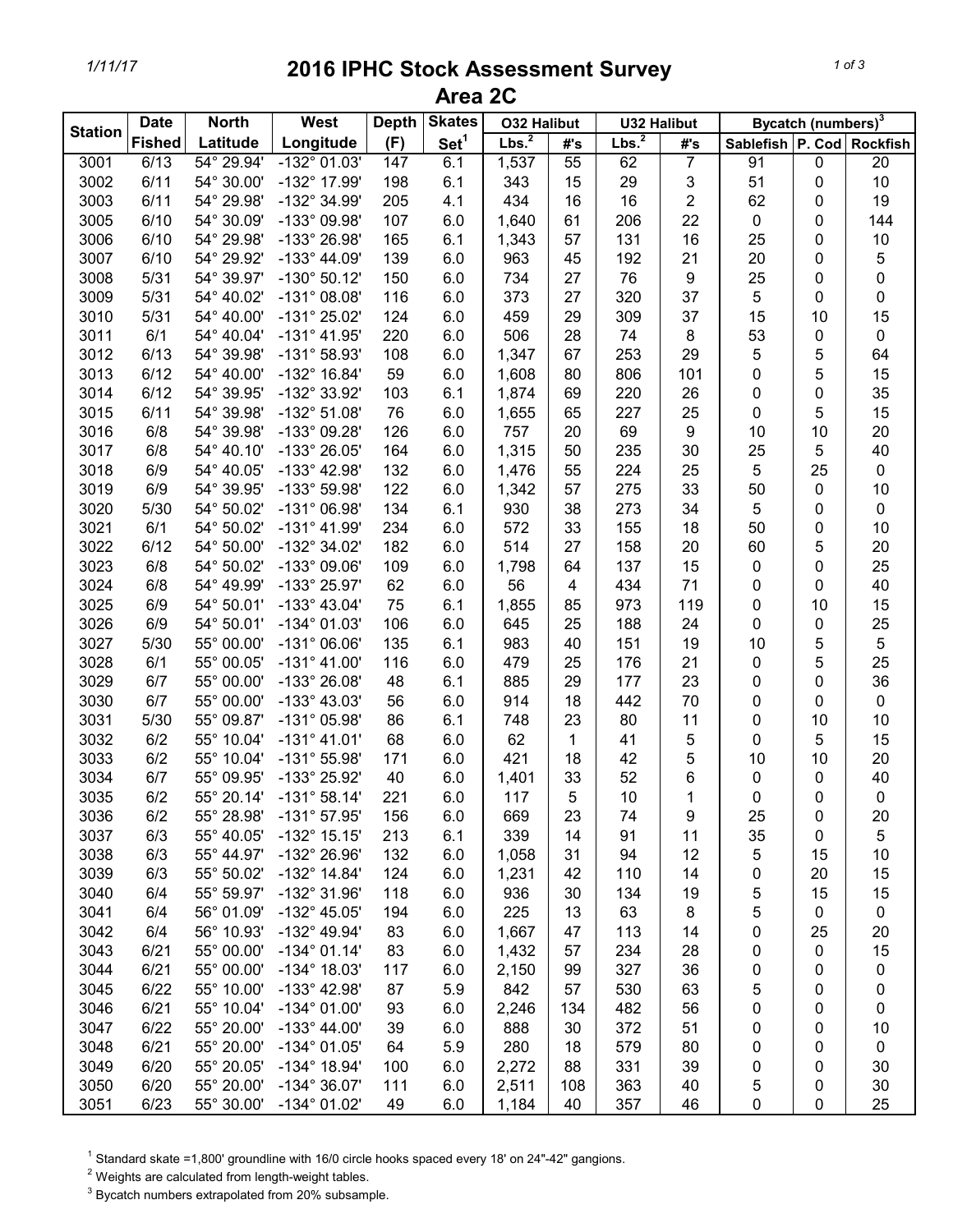## *1/11/17* **2016 IPHC Stock Assessment Survey Area 2C**

|                | <b>Date</b>   | <b>North</b> | West                  | <b>Depth</b> | <b>Skates</b>    | <b>O32 Halibut</b> |     | <b>U32 Halibut</b> |                         | Bycatch (numbers) <sup>3</sup> |    |            |
|----------------|---------------|--------------|-----------------------|--------------|------------------|--------------------|-----|--------------------|-------------------------|--------------------------------|----|------------|
| <b>Station</b> | <b>Fished</b> | Latitude     | Longitude             | (F)          | Set <sup>1</sup> | Lbs. <sup>2</sup>  | #'s | Lbs. <sup>2</sup>  | #'s                     | Sablefish P. Cod Rockfish      |    |            |
| 3052           | 6/23          | 55° 30.00'   | $-134^{\circ}$ 18.99' | 91           | 6.0              | 990                | 60  | 562                | 67                      | $\pmb{0}$                      | 0  | 5          |
| 3053           | 6/20          | 55° 30.02'   | $-134^{\circ}$ 37.02' | 111          | 6.0              | 2,587              | 119 | 270                | 30                      | 20                             | 5  | $\pmb{0}$  |
| 3054           | 6/14          | 55° 30.00'   | $-134^{\circ} 54.30'$ | 159          | 6.0              | 1,485              | 66  | 207                | 23                      | 5                              | 0  | 5          |
| 3055           | 6/23          | 55° 39.97'   | $-134^{\circ}$ 01.17' | 109          | 6.0              | 1,761              | 106 | 422                | 49                      | 0                              | 20 | $\pmb{0}$  |
| 3056           | 6/23          | 55° 40.00'   | $-134^{\circ}$ 19.07' | 114          | 6.0              | 312                | 17  | 33                 | $\overline{4}$          | 10                             | 0  | 10         |
| 3057           | 6/14          | 55° 40.03'   | -134° 36.86'          | 112          | 6.0              | 1,867              | 66  | 152                | 18                      | 0                              | 10 | $\pmb{0}$  |
| 3058           | 6/14          | 55° 40.00'   | $-134^{\circ} 55.32'$ | 110          | 6.0              | 1,236              | 47  | 159                | 19                      | 25                             | 0  | 50         |
| 3059           | 6/29          | 55° 50.02'   | -133° 25.98'          | 41           | 6.0              | 228                | 7   | 31                 | $\overline{\mathbf{4}}$ | 0                              | 0  | $\sqrt{5}$ |
| 3060           | 6/29          | 55° 50.00'   | -133° 43.97'          | 66           | 6.0              | 470                | 17  | 45                 | 6                       | 0                              | 0  | 20         |
| 3061           | 7/1           | 55° 50.00'   | $-134^{\circ}$ 01.98' | 155          | 6.0              | 917                | 35  | 81                 | 10                      | 20                             | 0  | $\sqrt{5}$ |
| 3062           | 6/28          | 55° 50.04'   | -134° 36.99'          | 83           | 6.0              | 438                | 16  | 141                | 18                      | 20                             | 5  | 60         |
| 3063           | 6/19          | 55° 50.03'   | $-134^{\circ}$ 54.95' | 101          | 6.0              | 1,211              | 51  | 178                | 21                      | 5                              | 0  | $\sqrt{5}$ |
| 3064           | 6/19          | 55° 50.02'   | $-135^{\circ}$ 13.00' | 135          | 6.0              | 475                | 19  | 43                 | 5                       | 25                             | 0  | 25         |
| 3065           | 6/29          | 55° 55.00'   | -133° 34.98'          | 39           | 6.0              | 517                | 20  | 17                 | 2                       | 0                              | 0  | $\pmb{0}$  |
| 3066           | 7/1           | 56° 00.00'   | $-134^{\circ}$ 01.95' | 58           | 6.0              | 940                | 39  | 448                | 59                      | 0                              | 0  | $\pmb{0}$  |
| 3067           | 7/1           | 56° 00.00'   | -134° 19.83'          | 50           | 6.0              | 1,926              | 54  | 218                | 27                      | 0                              | 15 | 40         |
| 3068           | 6/28          | 56° 00.04'   | $-134^{\circ}$ 38.01' | 207          | 6.0              | 2,314              | 63  | 58                 | 7                       | 105                            | 0  | 15         |
| 3069           | 6/28          | 56° 00.00'   | $-134^{\circ} 55.05'$ | 196          | 5.9              | 1,005              | 31  | 6                  | 1                       | 64                             | 0  | 39         |
| 3070           | 6/19          | 56° 00.05'   | -135° 13.39'          | 202          | 6.0              | 1,418              | 52  | 56                 | 6                       | 45                             | 0  | $10$       |
| 3071           | 6/30          | 56° 10.00'   | -133° 43.69'          | 146          | 6.0              | 2,302              | 68  | 128                | 16                      | 10                             | 0  | $\sqrt{5}$ |
| 3072           | 7/2           | 56° 09.98'   | $-134^{\circ} 20.07'$ | 72           | 5.9              | 3,030              | 133 | 700                | 82                      | 0                              | 10 | 10         |
| 3073           | 6/27          | 56° 09.96'   | $-134^{\circ}$ 38.00' | 141          | 6.0              | 1,562              | 52  | 142                | 17                      | 50                             | 5  | 35         |
| 3074           | 6/27          | 56° 10.00'   | $-134^{\circ} 55.81'$ | 101          | 6.0              | 2,331              | 116 | 294                | 33                      | 20                             | 0  | $\sqrt{5}$ |
| 3075           | 6/13          | 56° 09.96'   | -135° 13.56'          | 155          | 6.0              | 1,145              | 47  | 93                 | 11                      | 70                             | 0  | $\pmb{0}$  |
| 3076           | 6/30          | 56° 19.99'   | -133° 43.99'          | 73           | 6.0              | 641                | 16  | 28                 | 3                       | 0                              | 0  | 20         |
| 3077           | 7/2           | 56° 20.07'   | -134° 20.00'          | 82           | 6.0              | 1,225              | 45  | 162                | 20                      | 10                             | 5  | 35         |
| 3078           | 6/27          | 56° 20.02'   | $-134^{\circ} 56.00'$ | 61           | 6.0              | 1,015              | 24  | 246                | 31                      | 0                              | 0  | 20         |
| 3079           | 6/13          | 56° 19.99'   | $-135^{\circ}$ 14.36' | 87           | 6.0              | 1,323              | 62  | 461                | 59                      | 0                              | 0  | 40         |
| 3080           | 6/13          | 56° 20.02'   | $-135^{\circ}$ 31.71' | 110          | 6.1              | 580                | 26  | 191                | 24                      | 0                              | 0  | $\pmb{0}$  |
| 3081           | 6/30          | 56° 29.01'   | $-133^{\circ}$ 44.02' | 54           | 6.0              | 1,736              | 64  | 41                 | 6                       | 30                             | 30 | $\sqrt{5}$ |
| 3082           | 7/2           | 56° 30.14'   | -134° 20.02'          | 52           | 6.0              | 931                | 52  | 721                | 91                      | 0                              | 0  | 5          |
| 3083           | 7/28          | 56° 30.02'   | $-135^{\circ}$ 14.91' | 59           | 6.0              | 1,396              | 52  | 647                | 83                      | 0                              | 0  | 30         |
| 3084           | 7/28          | 56° 30.00'   | -135° 33.02'          | 85           | 5.9              | 1,118              | 34  | 97                 | 10                      | 0                              | 0  | 132        |
| 3085           | 7/28          | 56° 40.01'   | -135° 15.04'          | 23           | 6.0              | 838                | 26  | 0                  | 0                       | 0                              | 0  | 10         |
| 3086           | 7/29          | 56° 39.98'   | -135° 33.99'          | 73           | 5.9              | 2,684              | 82  | 234                | 27                      | 0                              | 0  | 54         |
| 3087           | 7/29          | 56° 39.99'   | $-135^{\circ}$ 51.99' | 132          | 5.9              | 1,508              | 66  | 56                 | 6                       | 25                             | 0  | 20         |
| 3088           | 7/5           | 56° 50.05'   | -132° 49.99'          | 112          | 6.0              | 389                | 13  | 95                 | 13                      | 0                              | 0  | $\pmb{0}$  |
| 3089           | 7/29          | 56° 50.02'   | $-135^{\circ}$ 52.00' | 103          | 5.9              | 1,161              | 61  | 68                 | 7                       | 25                             | 0  | 5          |
| 3090           | 7/5           | 56° 57.00'   | $-132^{\circ}58.15'$  | 72           | 5.8              | 149                | 8   | 66                 | 10                      | 0                              | 0  | 0          |
| 3091           | 7/6           | 56° 59.95'   | -134° 21.02'          | 190          | 5.9              | 1,632              | 76  | 215                | 24                      | 69                             | 0  | 5          |
| 3092           | 7/30          | 57° 00.05'   | $-136^{\circ}$ 00.00' | 55           | 5.9              | 1,017              | 41  | 434                | 49                      | 0                              | 0  | 59         |
| 3093           | 7/5           | 57° 03.00'   | -133° 05.00'          | 74           | 6.0              | 212                | 9   | 110                | 15                      | 0                              | 5  | $\pmb{0}$  |
| 3094           | 7/6           | 57° 10.01'   | $-133^{\circ}$ 45.09' | 180          | 6.0              | 1,406              | 68  | 193                | 22                      | 64                             | 5  | 15         |
| 3095           | 7/6           | 57° 09.99'   | $-134^{\circ}$ 03.06' | 158          | 6.0              | 1,238              | 60  | 224                | 27                      | 60                             | 5  | $\pmb{0}$  |
| 3096           | 7/8           | 57° 09.99'   | $-134^{\circ}$ 40.04' | 192          | 6.0              | 475                | 18  | 16                 | $\overline{c}$          | 25                             | 10 | 35         |
| 3097           | 7/30          | 57° 09.98'   | $-135^{\circ} 54.00'$ | 35           | 6.0              | 1,573              | 38  | 201                | 28                      | 0                              | 0  | 10         |
| 3098           | 7/30          | 57° 10.04'   | $-136^{\circ}$ 12.00' | 115          | 5.9              | 1,347              | 78  | 235                | 25                      | 10                             | 0  | $\pmb{0}$  |
| 3099           | 7/9           | 57° 19.99'   | -133° 26.01'          | 76           | 6.0              | 230                | 11  | 224                | 28                      | 0                              | 0  | 0          |
| 3100           | 7/9           | 57° 20.00'   | $-133^{\circ}$ 45.03' | 176          | 6.0              | 1,599              | 83  | 155                | 17                      | 55                             | 10 | 0          |
| 3101           | 7/7           | 57° 20.01'   | -134° 35.88'          | 183          | 5.9              | 583                | 27  | 200                | 25                      | 25                             | 20 | 5          |

 $1$  Standard skate =1,800' groundline with 16/0 circle hooks spaced every 18' on 24"-42" gangions.

 $2$  Weights are calculated from length-weight tables.

 $3$  Bycatch numbers extrapolated from 20% subsample.